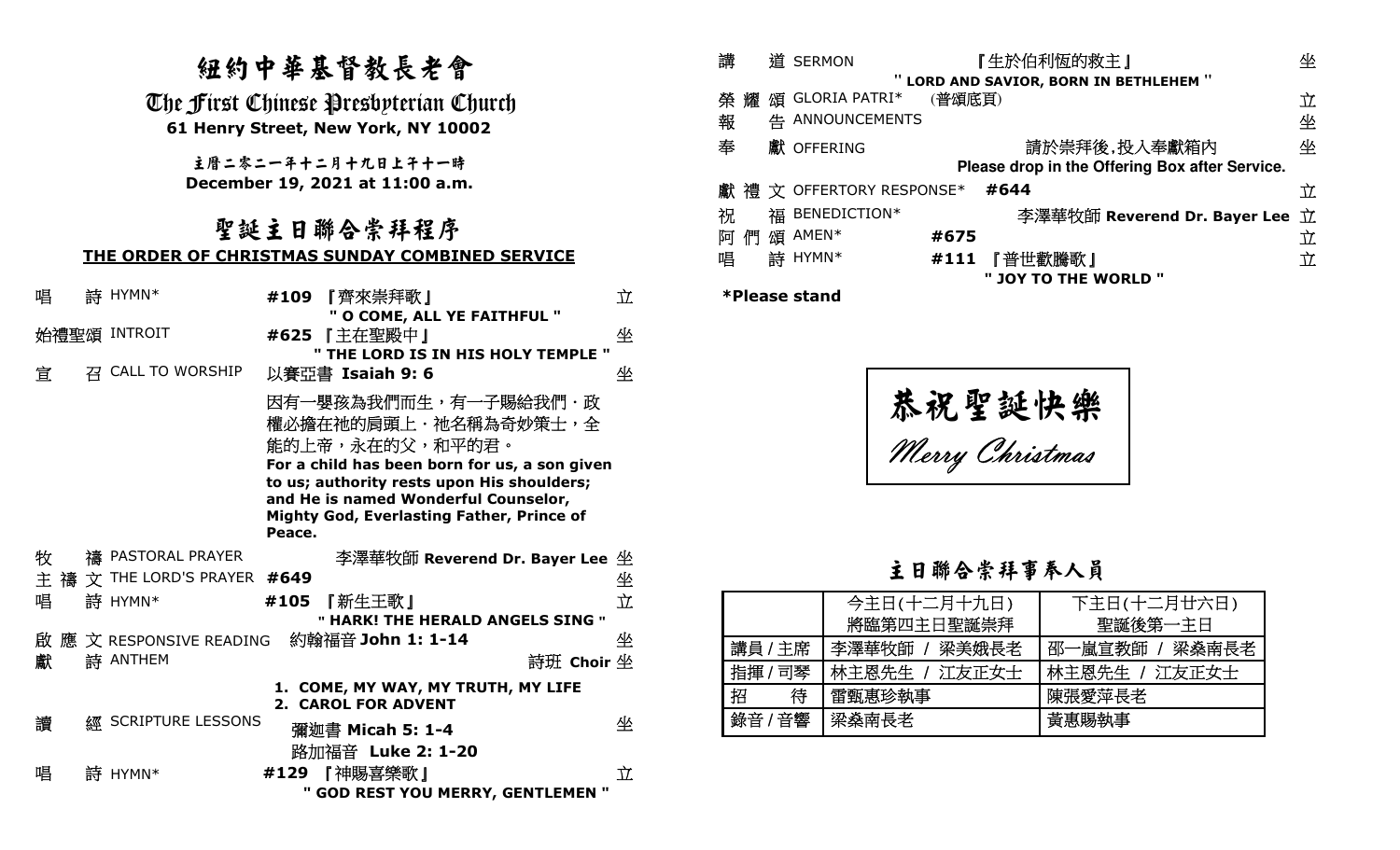# 聖誕主日獻花

### 方李芳執事

傅蕊薇執事紀念父母親傅德和夫婦

傅蕊薇執事紀念女兒李淑恆

余健雄夫婦紀念父親蔣嘉策先生,父母親余啟炘執事夫婦

陳汝俠執事,曾惠英長老紀念父母親陳紹麟先生夫人及曾宏傳先生夫人

胡國傑夫婦紀念父母親胡池安執事夫人

胡國傑夫婦紀念父母親梅友恆長老夫人

尹梅慧蘭女士紀念母親梅黎碧霞女士

**Mrs. Esther Wun in memory of mother Mrs. Hilda May**

# 啟應文: 約翰福音 **1: 1-14**

- 主席啟: 太 初有道,道與上帝同在,道就是上帝。」
- 會眾應: 這 道太初與上帝同在。
	- 萬物是藉著祂造的·凡被造的,沒有一樣不是藉著祂造的。 啟:
	- 生命在祂裡頭・這生命就是人的光。」 應:
	- 光照在黑暗裡,黑暗卻不接受光。 啟:
- 應: 有一個人,是從上帝那裡差來的,名叫約翰。
	- 這人來,為要作見證,就是為光作見證,叫眾人因他可以信。 啟:
	- 他不是那光,乃是要為光作見證。 應:
	- 那光是真光,照亮一切生在世上的人。 啟:
	- 祂在世界,世界也是藉著祂造的,世界卻不認識祂。 應:
	- 祂到自己的地方來,自己的人倒不接待祂。 \_ 啟:
- 凡接待祂的,就是信祂名的人,祂就賜他們權柄,作上帝的 應: 兒女。
- 啟: 這等人不是從血氣生的,不是從情慾生的,也不是從人意生 的,乃是從上帝生的。
- 應: 道成了肉身,住在我們中間,充充滿滿的有恩典有真理。我 們也見過祂的榮光,正是父獨生子的榮光。

- 1 In the beginning was the Word, and the Word was with God, and the Word was God.
- 2 He was with God in the beginning.
- 3 Through Him all things were made; without Him nothing was made that has been made.
- 4 In Him was life, and that life was the light of men.
- 5 The light shines in the darkness, but the darkness has not understood.
- 6 There came a man who was sent from God; his name was John.
- 7 He came as a witness to testify concerning that light, so that through him all men might believe.
- 8 He himself was not the light; he came only as a witness to the light.
- 9 The true light that gives light to every man was coming into the world.
- 10 He was in the world, and though the world was made through Him, the world did not recognize Him.
- 11 He came to that which was His own, but His own did not receive Him.
- 12 Yet to all who receive Him, to those who believed in His name, He gave the right to become children of God.
- 13 Children born not of natural descent, nor of human decision or a husband's will, but born of God.
- 14 The Word became flesh and made His dwelling among us. We have seen His glory, the glory of the One and Only who came from the Father, full of grace and truth.

### **化学的**中心的 化学生的 化 禱事項

- 1.為本堂各同工、全體長老、執事、董事及領袖們在教會中事奉的心志禱告。
- 2.為祈禱會禱告。求聖靈感動更多弟兄姊妹同心合意為教會守望。
- 3.願本堂藉著崇拜、關懷、社區服務、網絡廣播節目廣傳福音。
- Responsive Reading: John 1: 1-14<br>
<br>
RESPONSE REAGAN STRANGER THE SPONSIVE REAGANT STRANGER THE SPONSIVE REAGANT STRANGER THE SPONSIVE REAGANT<br>
 THE SPONSE REAGANT STRANGER THE SPONSIVE REAGANT STRANGER THE SP 4.為身體和心靈軟弱的弟兄姊妹禱告。求主醫治,使他們早日康復: 吳秀琼女士、林伍新蘭女士、陳玉金女士、張淑德女士、劉浪波夫人、 黃德夫人、王金鐲先生。
	- 5.為本堂聘牧事工禱告。求主差遣合適主任牧師來牧養教會。
	- 6.為本堂聘請幹事禱告。求主差遣合適同工來協助堂務。
	- 7.為弟兄姊妹未信主的親友禱告。
	- 8.為教友大會選出之2022-2024年度侯任執行長老、受職執事、董事、社區 事工委員及2022年度提名委員會禱告。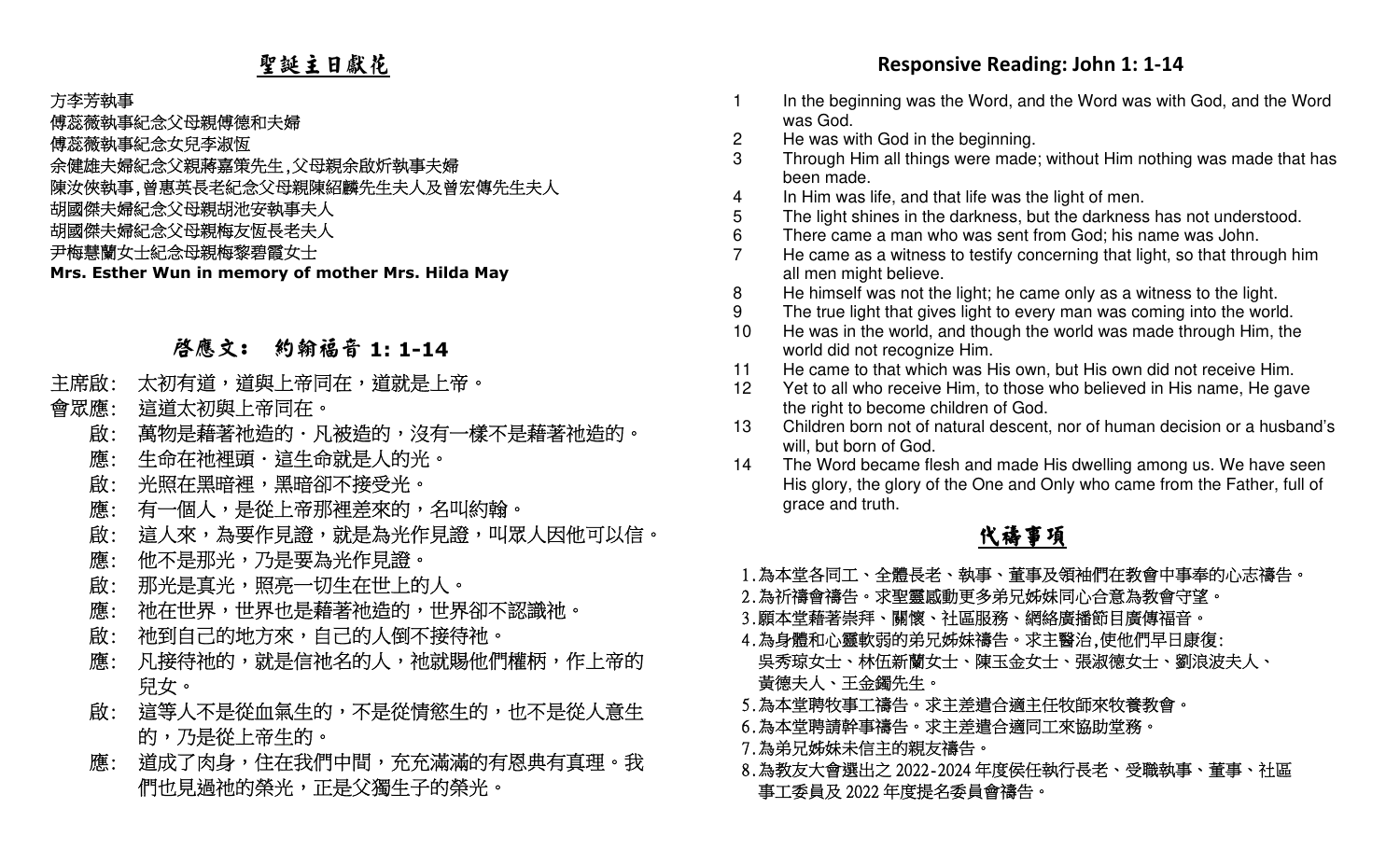## 詩班獻詩歌詞

### **COME, MY WAY, MY TRUTH, MY LIFE**

**Come my way, my truth, my life, such a way as gives us breath, Such a truth as ends all strife, such a life as kill-eth death. Come, my light, my feast, my strength, such a light as shows a feast, Such a feast as mends in length, such a strength makes his guest. Come, my Joy, my Love, my Heart, such a joy as none can move, Such a love as none can part, such a heart as joys in love. Come, my Way, my Truth, my Life, such a way as gives us breath, Such a truth as ends all strife, such a life as kill-eth death.** 

### **CAROL FOR ADVENT**

 **A mid the winter's cold embrace, clothed in a shroud of white. An anxious world in silence waits, Through the dark of light. As the lonely song of above echos across the sky above. We can feel the moment is near, soon the child of peace will appear. What child is this the world awaits with quiet expectation? When will he come the promised one, to bring us peace and salvation? Raise, raise your prayers on high. Prepare His way, the time is nigh, Come, come Emanuel, O child of love and peace. The air grows colder the light grows dim, dark-'ning the sky above. But soon the chill of the winter wind Will warm with God's gift of love. And the star will brighten the sky, songs of joy will echo on high! We'll know the moment is here; the child of love and peace will appear.** 

# 報告事項

# **1.** 歡迎首次參加主日崇拜之新朋友,盼望你能繼續參加聚會,散會後請留下姓名, 通訊處及電話與司事,以便教會與你聯絡。

*We extend our welcome to those who are worshipping with us for the first time today. Please leave your name, address and phone number with the ushers so that we can contact you in the future. We hope to see you again.*

- **2.** 祈禱會: 逢禮拜四下午二時在本堂舉行,歡迎各兄姊屆時參加,因疫情影響者 請在不同地方一齊誠心為教會守望禱告。
- **3.** 婦女部例會**:** 今主日崇拜後在二樓舉行**,**請各姊妹屆時參加。
- **4.** 中年團契例會: 下主日崇拜後在二樓舉行,請各團友屆時參加。
- **5.** 十二月廿五日 **(**星期六**)** 是聖誕節聯邦假期。
- **6.** 各兄姊於教會辦公時間內每日上午九時至下午五時可用本堂電話 **(212) 964-5488 或手提電話 (917) 214-8596 聯絡同工。**
- 7. 教友個人資料 (如住址、電話、電郵等) 如有更改,請通知本堂,以便更新<br>作日後保持聯絡之用。
- **8.** 本堂在網址 **www.fcpc.org**上載主日週刊,講道錄音,請瀏覽及收聽。

# **誠聘主任牧師**

**紐約中華基督教⻑老會誠聘主任牧師。**

**具美國⻑老會 (Presbyterian Church USA) 認同之神學學位,** 

**三年服務堂會經驗, 需能講流利粵語, 及具備英語溝通能力。** 

### **請寄履歷致:PNC,**

The First Chinese Presbyterian Church

61 Henry Street, New York, NY 10002, <u>或電郵 fcpcsession@gmail.com</u>

The First Chinese Presbyterian Church is seeking a Pastor (Head of Staff). The candidate should possess qualifications acceptable by the Presbyterian Church (USA) for Minister of Word and Sacrament, with 3 years of pastoral experience, and fluency in Cantonese and spoken English.Please send resume to: PNC,

The First Chinese Presbyterian Church,

61 Henry Street, New York, NY10002, or Email: fcpcsession@gmail.com